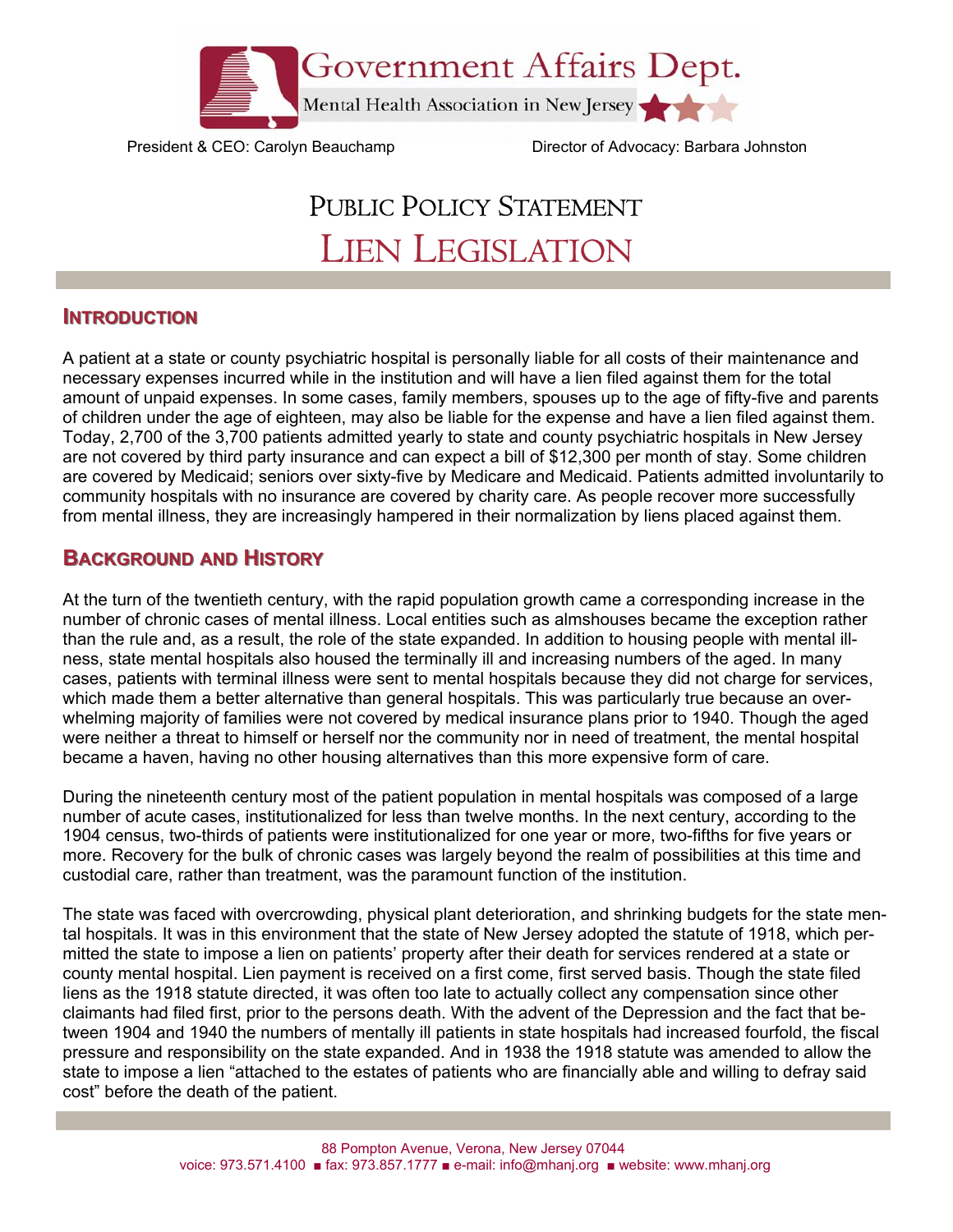In the early to mid twentieth century, chronic patients in mental hospitals appeared to be destined to remain institutionalized until the end of their lives. The primary functions of the state hospital were utilitarian and humanitarian, protection of the community from harm and loss, relief for families, and primarily decent and humane care of patients whose physical and mental conditions precluded the possibility that they could care for themselves.

# **CURRENT STATUS**

Today the prospects and possibilities for people with mental illness are significantly different. With the advances in psychopharmacology, neurology, psychiatry and psychology, most people with mental illness can and do recover. People are now admitted to state and county hospitals typically for a few months at a time where they are treated and stabilized on medications, with the goal of being discharged with community supports. Community rehabilitation services further help mental health consumers to recover from chronic and persistent mental illnesses. Recovery is not only a possibility, it is a reality.

Many mental health consumers have worked hard in their recovery and are now able to secure employment. In preparation for the new job they try to take out a loan to buy a car and find that they have a \$30,000 lien on their credit from their three-month institutionalization at a state mental hospital any number of years prior. Liens have not only proven to be demoralizing but also impediments to recovery for people with mental illness and may ultimately increase rather than decrease their dependence on the state for services.

According to research done by the National Mental Health Association for this policy paper, other states in the northeast either do not or rarely impose liens on property for services received at a state or county hospital by mental health consumers. While New Jersey appears to have the most aggressive policy toward placing liens on property, only \$2 million minus the administrative costs of running the program was collected last year.

In 1918 placing a lien on property did not impede the treatment goal of humane care for those who could not do so for themselves. Today liens are impeding the twenty-first century treatment goal of recovery and independence for people with mental illness. The state must have a goal for its citizens who have mental illness today, taking into consideration the progress in treatment that leads to recovery.

## **POSITION OSITION**

The Mental Health Association in New Jersey is calling for the repeal of New Jersey's institutional lien laws as they apply to people with mental illness, which date back to 1918. These laws impose upon people with mental disabilities and certain members of their families, regardless of their ability to pay, liens for the entire cost of their care at state and county psychiatric hospitals.

The state's policy of recording institutional liens upon all persons discharged from these facilities creates an impediment to their ability to obtain credit and otherwise become financially self-supporting. An adult admitted to a state or county psychiatric hospital for a year can expect a lien in the amount of \$150,000.

The issue of parity between mental illness and other illnesses has become a focal point of advocacy for those concerned with justice and reduction of stigma surrounding mental illnesses. New Jersey adopted parity law in 1999, which guarantees equal insurance coverage for treatment of certain biologically based mental illnesses and treatment of physical illnesses. The existing lien law points to a parity issue which does not deal with insurance coverage but, rather, with those who do not have any form of insurance.

Currently, if someone with no insurance is admitted to a community psychiatric hospital unit, charity care will cover the cost. That same person, admitted to a county or state psychiatric hospital, will have a lien placed against them and carry that burden for the rest of their lives. The old system and the new need to be reconciled with a view to creating parity between how involuntary psychiatric treatment is paid for in our society.

In an era in which community integration of people with mental disabilities has been recognized as both an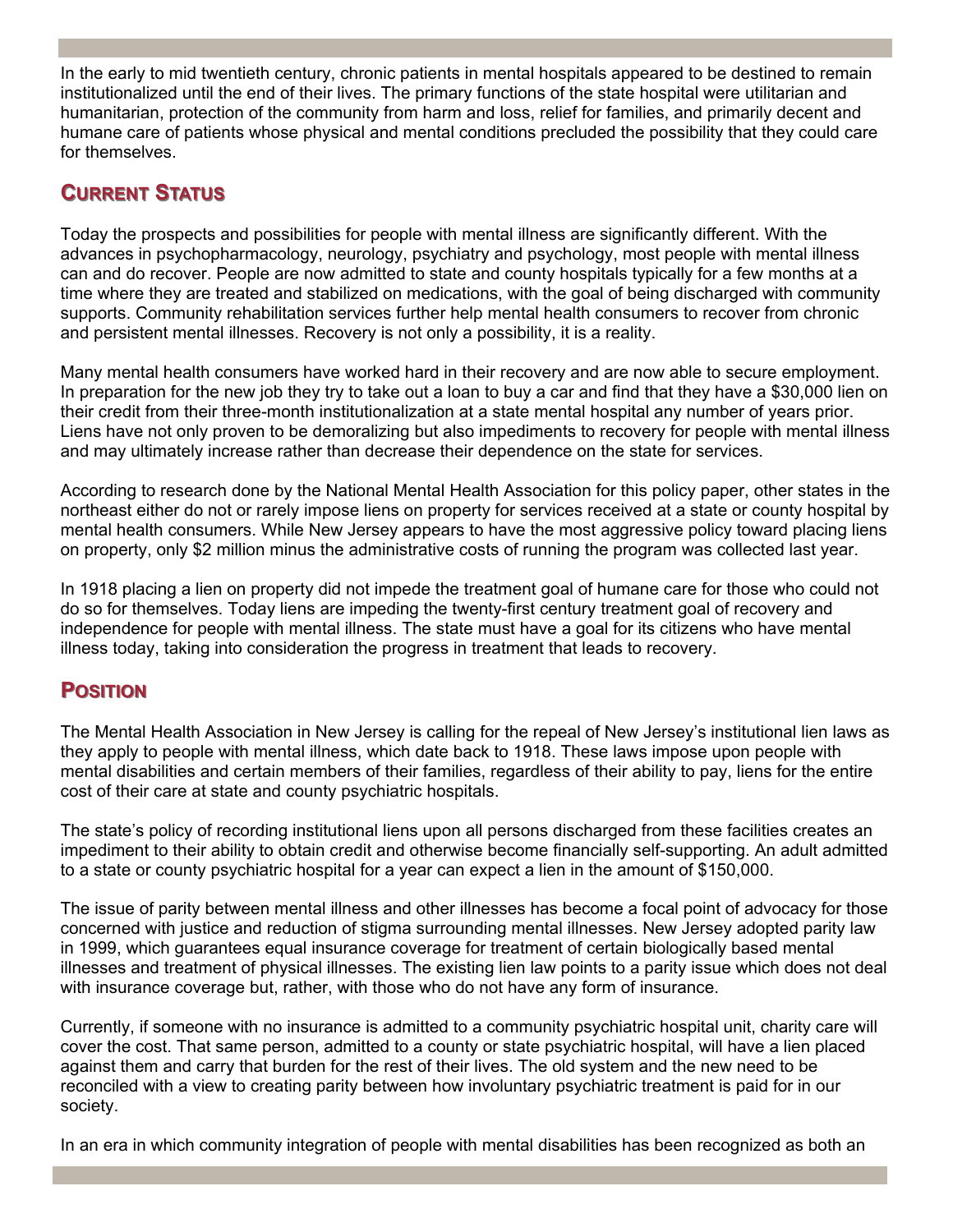important social policy and a constitutionally protected right, it is incumbent upon the state to eliminate these liens.

## **DOCUMENTED CONSUMER EXPERIENCES**

#### **Consumer #1**

I have been a Mental Health Consumer-Survivor for twenty years, almost half of my life. In 1996, I was admitted to a psychiatric hospital for mania, and two weeks later, for depression. I was first admitted to Elizabeth General, now known as Trinitas Hospital, and then involuntarily committed to Runnels Hospital for further care.

So, I did my "time" at the joint--what felt like a jail complete with locked doors and a "key-keeper" warden (the doctor).

In 1996 my parents retired to Florida and I was left wondering where I would live. For almost a year I lived in an apartment with my boyfriend. In 1998, with the help of a gift of a \$10,000 down payment from my boyfriend's father, we purchased a duplex in Elizabeth, New Jersey. His father also helped us buy a refrigerator, washer and dryer. . With my boyfriend's and my social security, and my income, we can just about afford to pay our bills. My boyfriend's entire family continues to help us with money and food on a monthly basis, otherwise, we would have no food

In 1999 I applied for a Discover Credit Card and was declined due to a "poor credit history." I thought, "How can this be? I had bought a car in 1996 and had had to finance part of it for three years with no problem. My credit has always been excellent."

When I received my credit report, there was a lien for \$30,000 from Mercer County. I had no idea what this was about. It did not occur to me that it had anything to do with my hospitalization at Runnels Hospital in Union County, which after a phone call, I discovered it was. I called Runnels several times about the situation.

I do not have a spare \$30,000 lying around. I am presently below the poverty level. However, I do own a car and a house, which enable me to get to work and have shelter and warmth, respectively. Must I be denied these two simple pleasures in life? I have suffered and struggled with my mental illness for over twenty years.

Our house was purchased for \$69,000; minus the \$10,000 we will return to my boyfriend's dad, minus the \$30,000 lien, and divide by two (my boyfriend and I) and I am left with virtually nothing, if we are to sell it. Will they take away my home or half of its value?

This lien has been hanging over my head for quite some time causing me constant stress and a daily, on-going, migraine headache. I really need the stress and headaches to go away. With my illness, stress can land me in the hospital. I am doing well and do not want to ruin things by going "one step forward and two steps back" by revisiting a psychiatric hospital again. Please help me.

Thank you.

#### **Consumer #2**

I am 40 years old. I have a very expensive psychiatric history. The first time I was hospitalized, I was approximately 16 years old. From then on, my mental illness reaped havoc on my life. It effected my friends and family. From 1979 –1995, I was admitted to Marlboro Psychiatric Hospital over twenty-five times. My longest stay, which was my last, was for two and a half years. Prior to this admission, my mom had informed me that the state of New Jersey had placed a lien on me for nearly \$250 million. This for the quality of care I received as a client at a state psychiatric hospital.

My mom was informed of the lien by a letter in the mail. "The state could take everything from me!" I felt like, "why should I even try to live a normal life. In the end I would have nothing." I had no hope of a future. I thought about my own mortality and that of my parents. I could not be named as a beneficiary on anyone's will.